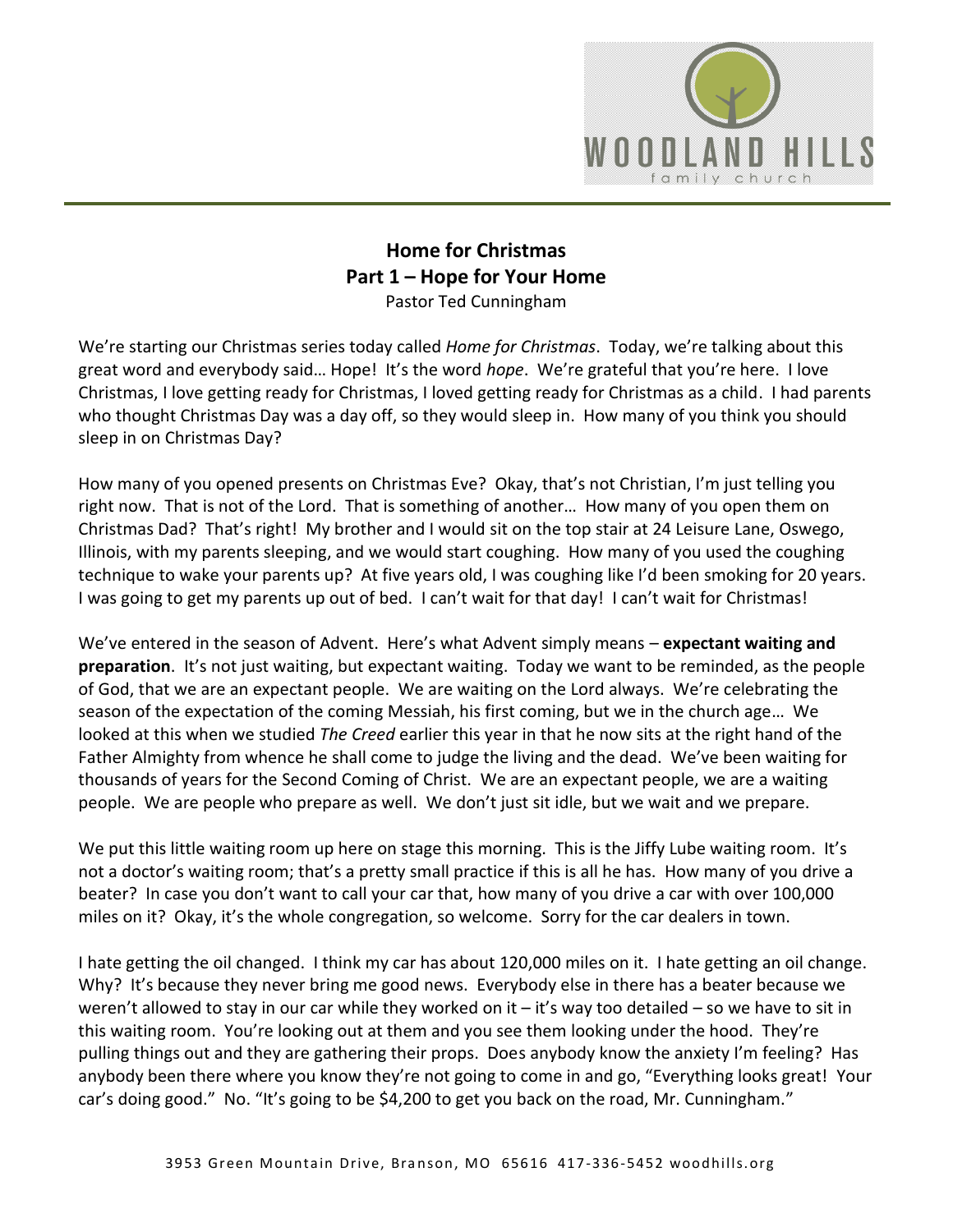I always love when they walk in with their little cardboard… I don't want to rip on…. I know we have people that work at the lube places and they're really going to give it to me the next time I go in. But, they walk out with their piece of paper and they'll go, "Mr. Cunningham." I walk over to them and I'm just dejected and I'm broken down and I'm just going, "Yeah, what do you need? What's it going take to get this car back on the road?" They'll go, "We just want to show you some things." I know exactly what show me some things means. It's major things. It's not little things. They'll says, "Do you see this pink fluid right here? That's normal transmission fluid. Do you see this mud-like substance over here with shards of metal in it? That's your transmission." Some of you've been here and you're like "Every time I'm in a place like this  $-$  the doctor's office, the Jiffy Lube place, wherever  $-1$  never get good news."

Here's what we're excited about with expectant waiting and preparation: everybody leaves here with good news. We get waiting. We're a waiting town. If you've driven in the City of Branson, Missouri, you're a waiting person. You're an expectant person. You've waiting in line, you've waited in traffic. You've waiting for a phone call from a job interview. Some of you are waiting for that next job.

Some of you are waiting for the phone to ring so someone will ask you out on a date. If that's you, would you raise your hand? Stand up and let it be known. Seriously, at our church, just let it be known. In the first service, a guy stood up. I said, "This is the problem with our culture. You shouldn't be waiting around for a woman to call you and ask you out!" Can I get an amen on that? Pick up the phone and call a woman and ask her out. This young lady raised her hand. First of all, how old are you? Fifteen? Don't call her. Mom is sitting down there going… But, you're waiting.

Some of you are sitting in the waiting room with a guy that you've been dating for anywhere between one and seven years. You feel like this is the one. "Six years of dating… I'm saying I'm with you." You're waiting for him to pull out a ring and get down on one knee and pop the question. If that's you would you stand… No, no, don't stand; stay seated.

I've sat in a lot of waiting rooms and there are a lot of other waiting rooms, if we can get serious for a moment here. Some of you have done everything the doctor said to do. You have taken every test, you've done every treatment, yet you still are not pregnant and you want to have a baby. And you wait.

Some of you have filled out every form, you've taken every interview and you've been dreaming about the "gotcha" day and you're ready for this adoption to come through. You've been dreaming about it, but you wait.

Some of you, just in the last week, you went to a bigger waiting room than this and you took all the tests and you were told it was going to take seven to ten days to get he results back. Some of you, at this very moment, are waiting for the results back on tests.

There are some of you who are waiting for a wayward spouse. You're waiting for a husband, you're waiting for a wife to come back. The paperwork has been filed, you've separated, maybe you've even divorced, and you're waiting without dating. You're not giving your heart or affection to another man or to another woman. You're waiting because you truly do believe Jesus breathes live into dead people and Jesus breathes life into dead marriages. And you wait.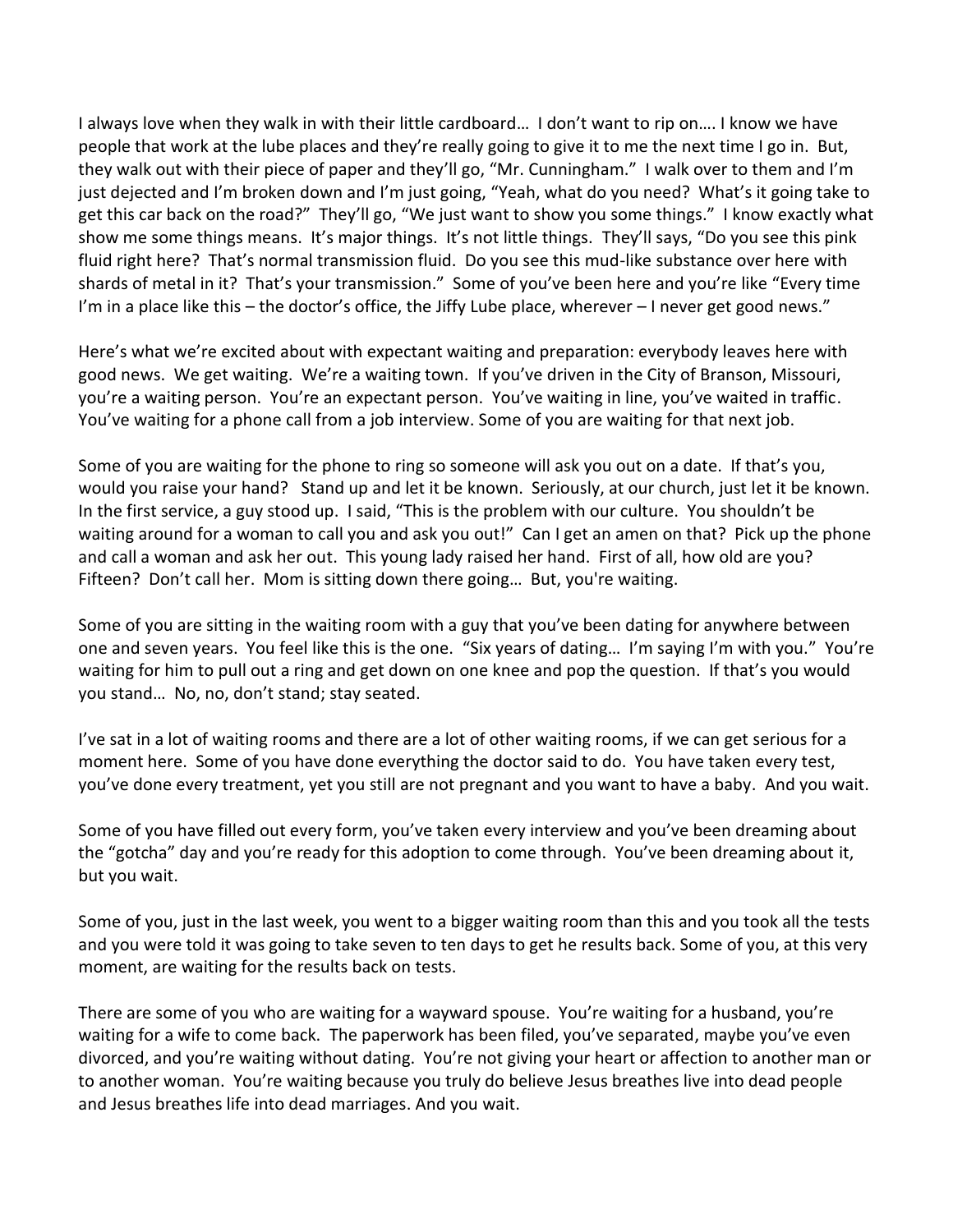This is kind of the culture we live in: "Ted, I've been waiting and I've been waiting. I think it's been like six or seven… days. I've been waiting and still nothing." This is kids, right? Like my son, "Dad, can I ask you something?" And if you're in the middle of something, you ask your kids to give you a minute. They take you literally. They stand there for 60 seconds. You're like, "No, no, the minute I'm talking about is the minute I'm referring to when we're trying to get everybody in the car and you respond with, 'I'll be there in a minute.' That's the minute I'm asking for right now. The minute with the extra zero." How many parents know exactly what I'm talking about? Yeah, that's the minute I want.

We get that way. We are supposed to be an expectant people, but we are an impatient people. Have you ever prayed, "God, I've waited long enough. I've waited long enough for this. I have prayed, I have prayed, I have prayed; when are you going to come through?"

If you've never studied the Bible, here's what you need to know about the Bible, from Genesis to Revelation, it's a lot of waiting. The scripture breaks down into two bigger chunks – the Old Testament and the New Testament. In between the Old Testament and the New Testament, scholars call that the intertestamental period or the silent years. It's 400 years between the two from the time God stopped speaking through the prophet Malachi until it picks up in the New Testament with Matthew. Between that time was 400 years, but it's not just 400 years, it's also what we refer to as the silent years. God is not speaking and yet, so much was said in the Old Testament about seeking and looking forward to and anticipating and expectantly waiting for the coming Messiah. We think in terms of days, week, months, and years; let's start thinking in terms of centuries when it comes to studying our Bibles.

Around 700 years before Jesus came upon this earth at his First Coming, the Prophet Isaiah said this, *For to us a child is born, to us a son is given and the government will be on his shoulders,* I hope when you read Isaiah 9: 6-7, you see excitement, anticipation, joy. It's a birth announcement as though Jesus is born that day. It's a birth announcement as though Jesus is here. If it's not right now, it's going to be lin just the next little bit, yet it's 700 years before it actually takes place.

Then you get these four double names and it's combining the humanity and the deity of the Christ Child. *And he will be called Wonderful Counselor, Mighty God… or Mighty Warrior, Everlasting Father, Prince of Peace.* And then Verse 7… If you've seen it in the news this week, I love when all of the world's attention again focuses on one city and that city is Jerusalem. *[7](https://www.studylight.org/desk/?q=isa%209:7&t1=en_niv&sr=1) Of the greatness of his government…* If you're brand new to the Bible, we're talking about Jesus Christ here. This is a prophecy of the Messiah. *…and peace there will be no end. He will reign on David's throne and over his kingdom, establishing and upholding it with justice and righteousness from that time on and forever. The zeal of the Lord Almighty will accomplish this.*

Do you know there were so many in that 700 years and 400 years of silence that knew this; that knew and were waiting for the Messiah. They were waiting for the Messiah in their lifetime and those are the two characters we want to look at today in scripture.

If you have your Bibles, you can turn to Luke 2. We're going to look at Simeon and Anna, two people that don't get a lot of press with the Christmas story. You don't see them as part of the Nativity, but,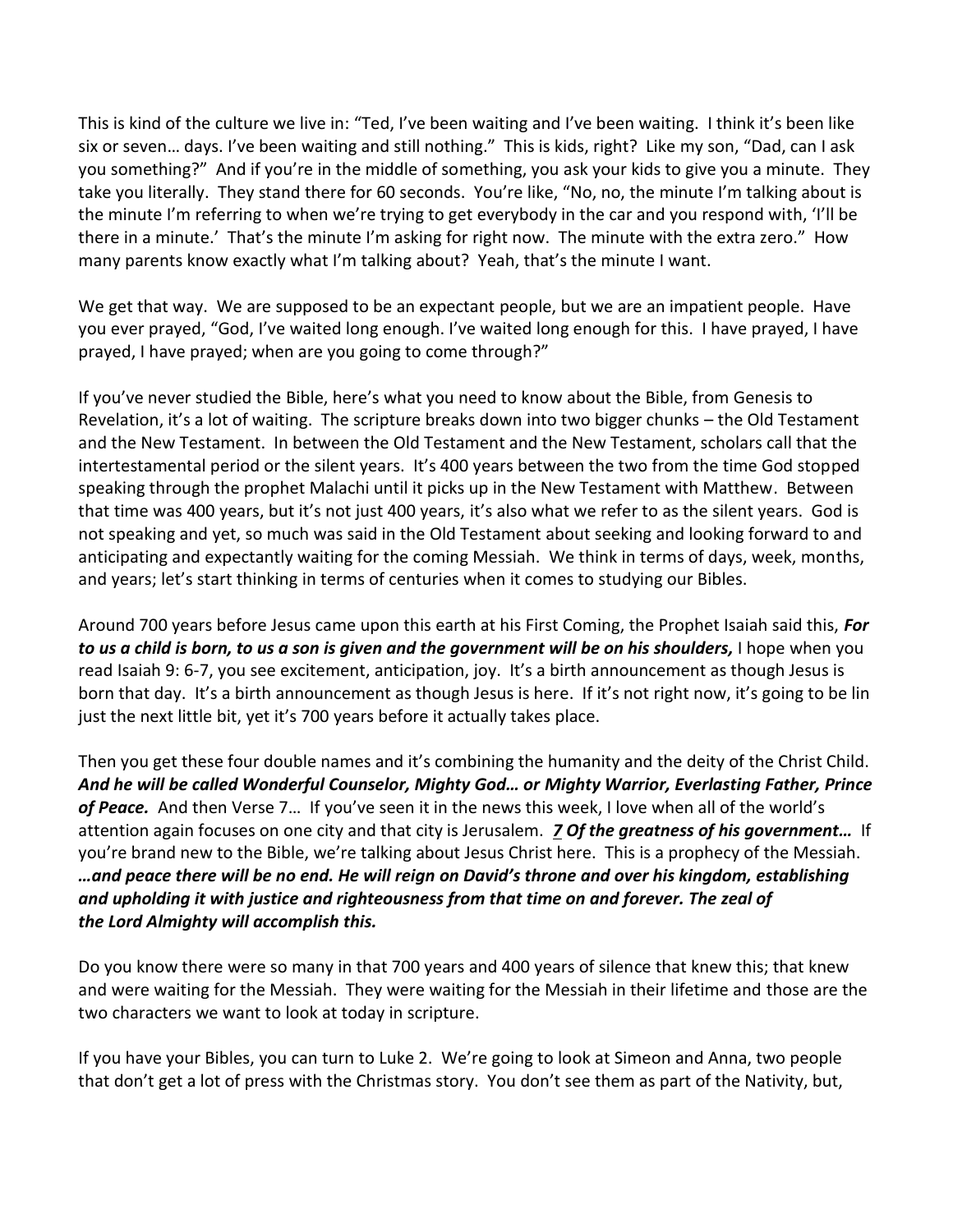boy, you want to talk about people who were waiting? Then they got to fix their eyes on Jesus. They got to see the Messiah, the Christ Child.

We're going to start in Luke 2: 25 and start with Simeon. *[25](https://www.studylight.org/desk/?q=lu%202:25&t1=en_niv&sr=1) Now there was a man in Jerusalem called Simeon, who was righteous and devout. He was waiting for the consolation of Israel…* For the comfort of Israel, for this one that was going to bring peace, for this one who was going to reign, for this one who was going to rule in peace. He was waiting for this and looking forward to it and anticipating it.

…*and the Holy Spirit was on him. [26](https://www.studylight.org/desk/?q=lu%202:26&t1=en_niv&sr=1) It had been revealed to him by the Holy Spirit that he would not die before he had seen the Lord's Messiah.* He would go through his whole lifetime knowing the Messiah was coming and now when is it? He's waiting and waiting and expecting and expecting.

*[27](https://www.studylight.org/desk/?q=lu%202:27&t1=en_niv&sr=1) Moved by the Spirit, he went into the temple courts. When the parents brought in the child Jesus to do for him what the custom of the Law required…* It was required at that time that Jesus come and be dedicated. All children at that time were to be dedicated unto the Lord. *[28](https://www.studylight.org/desk/?q=lu%202:28&t1=en_niv&sr=1) Simeon took him in his arms and praised God…* We can't put enough emphasis on that right there. The emotion that Simeon must have been feeling. *I am not holding the Messiah, the one who we've been talking about*.

When I say talking about it, you understand that even people that had known the words of the Prophet Isaiah when Jesus came onto the scene… They knew the words whether they believed or not. They knew about the coming Messiah, they knew about the Prophet Isaiah. And now, Simeon is holding the Christ Child and begins praising God. I kind of get this tone from Simeon when he begins praising God; it's kind of like the Apostle Paul. "I've done enough. I've seen enough. I've run my race. I'm being poured out like a drink offering; it is time for me to go home." Look at what he says...

… *saying[: 29](https://www.studylight.org/desk/?q=lu%202:29&t1=en_niv&sr=1) "Sovereign Lord, as you have promised, you may now dismiss your servant in peace. "*I have laid eyes on the Christ Child as you told me I would; I'm good."

I love the story also of Zechariah and Elizabeth, the parents of John the Baptist. They had given up hope on having a child and then Gabriel meets Zechariah in the temple and he begins telling him they are going to have a baby. The scripture says that he was old, and his wife was "advanced in years." I love how scripture does that. Men are old and women are advanced in years.

Then, when John the Baptist starts his ministry…. I love this because he's now baptizing people. Remember, John the Baptist, according to Isaiah 40: 3, is the messenger. He's the one that's preparing the way for the Lord. He's the one that's going to turn the hearts of the parents back to the children, and the children back to the parents. When the leaders come to him, what is this guy, John the Baptist, doing? They suspect that he could be the Messiah, so they ask him, "Are you the Messiah?" He says, "No." "Are you Elijah?" "No." Gabriel said he'll come in the spirit and the power of Elijah. They said, "Are you a prophet?" "No." Again, Malachi foretold… If you read Chapter 3 and even into Chapter 4 of Malachi, you know that John the Baptist was the one that was to prepare the way for the Lord.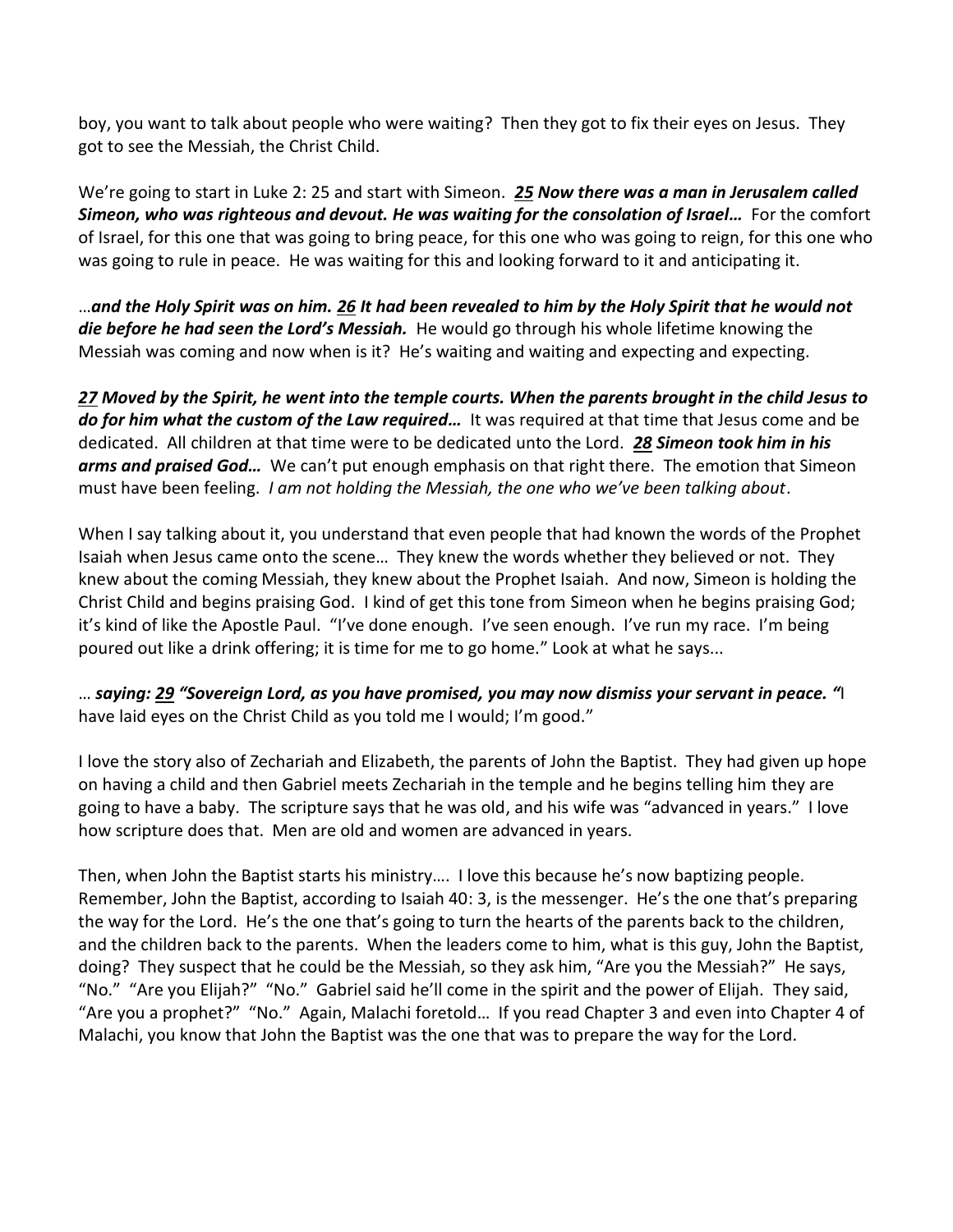And then in Chapter 1 of John, everything stops and in one sentence, John sums up God's entire redemptive plan for all of history. He says, *[29](https://www.studylight.org/desk/?q=joh%201:29&t1=en_niv&sr=1) The next day John saw Jesus coming toward him and said, "Look, the Lamb of God, who takes away the sin of the world!"* Right there.

When the Old Testament stops, there are 400 years of silence and the New Testament begins, we get this concept and it's called pleroma and pleroma simply means the *fullness of time*. We understand that when Jesus shows up on this earth, the God-man, now the fullness of time is made known. In other words, everything about time, everything about history is now in this one man, Jesus. And John says, "Look, take your eyes off me and look right there; that is the man we are to be worshiping. That is the man that will take away the sin of the world."

Going back to the birth of Jesus, Simeon is now holding the child. *[30](https://www.studylight.org/desk/?q=lu%202:30&t1=en_niv&sr=1) "For my eyes have seen your salvation, [31](https://www.studylight.org/desk/?q=lu%202:31&t1=en_niv&sr=1) which you have prepared in the sight of all nations: [32](https://www.studylight.org/desk/?q=lu%202:32&t1=en_niv&sr=1) a light for revelation to the Gentiles, and the glory of your people Israel."*

*[33](https://www.studylight.org/desk/?q=lu%202:33&t1=en_niv&sr=1) The child's father and mother marveled at what was said about him. [34](https://www.studylight.org/desk/?q=lu%202:34&t1=en_niv&sr=1) Then Simeon blessed them and said to Mary, his mother…* This is very important. Now he's not just talking to the parents, but he's speaking specifically to Mary. *"This child is destined to cause the falling and rising…"* This child will be the fall of many – those who don't place faith in him, those who don't trust him, those who don't believe he is the God-man, those who don't believe that he is the Son of God, those who don't believe he can take away the sin of the world – it's those who will fall. But, it's the rising of many because many will place faith in Jesus. *"…of many in Israel, and to be a sign that will be spoken against…"* meaning he will face opposition. *[35](https://www.studylight.org/desk/?q=lu%202:35&t1=en_niv&sr=1) "so that the thoughts of many hearts will be revealed."*

This pales in comparison, but when we put our daughter in school this year, they simply said to us, "Your child is going to struggle; let them." I started applauding because that's my heart in that, but I told Amy today, "I think sometimes we forget our child is going to struggle and we'll let them and, at times, it's going to be very painful to watch."

Simeon is telling Mary, the mother of Jesus, he will face opposition and she is going to see it and it's going to be very difficult. What this child experiences is he, the Lamb of God, the sacrifice once and for all, for all, dies on a cross to take away the sin of the world. She's still a mom and this is the word picture Simeon uses to share with her, *"And a sword will pierce your own soul too."* "That's the pain you will experience as you watch your son, The Lamb of God, take away the sin of the world."

One more person that was anticipating… In this, we really get a picture of waiting from the scripture. We go on in Luke 2 to this Prophet named Anna. *[36](https://www.studylight.org/desk/?q=lu%202:36&t1=en_niv&sr=1) There was also a prophet, Anna, the daughter of Penuel, of the tribe of Asher. She was very old* (advanced in years) … This is important because sometimes we read over this in the scripture, but we have to understand why the writer puts this in. We need to understand why this is added because the detail is very important for understanding the story. *…she had lived with her husband seven years…* Now we're getting numbers. *…after her marriage, [37](https://www.studylight.org/desk/?q=lu%202:37&t1=en_niv&sr=1) and then was a widow until she was eighty-four.* Most believed she, like most in that day, got married as a teenager and her husband died in her 20s and now, until the age of 87… I just want you to know, if you're not 87, that's a long life. Seventy years you have upon this earth, eighty if your strong.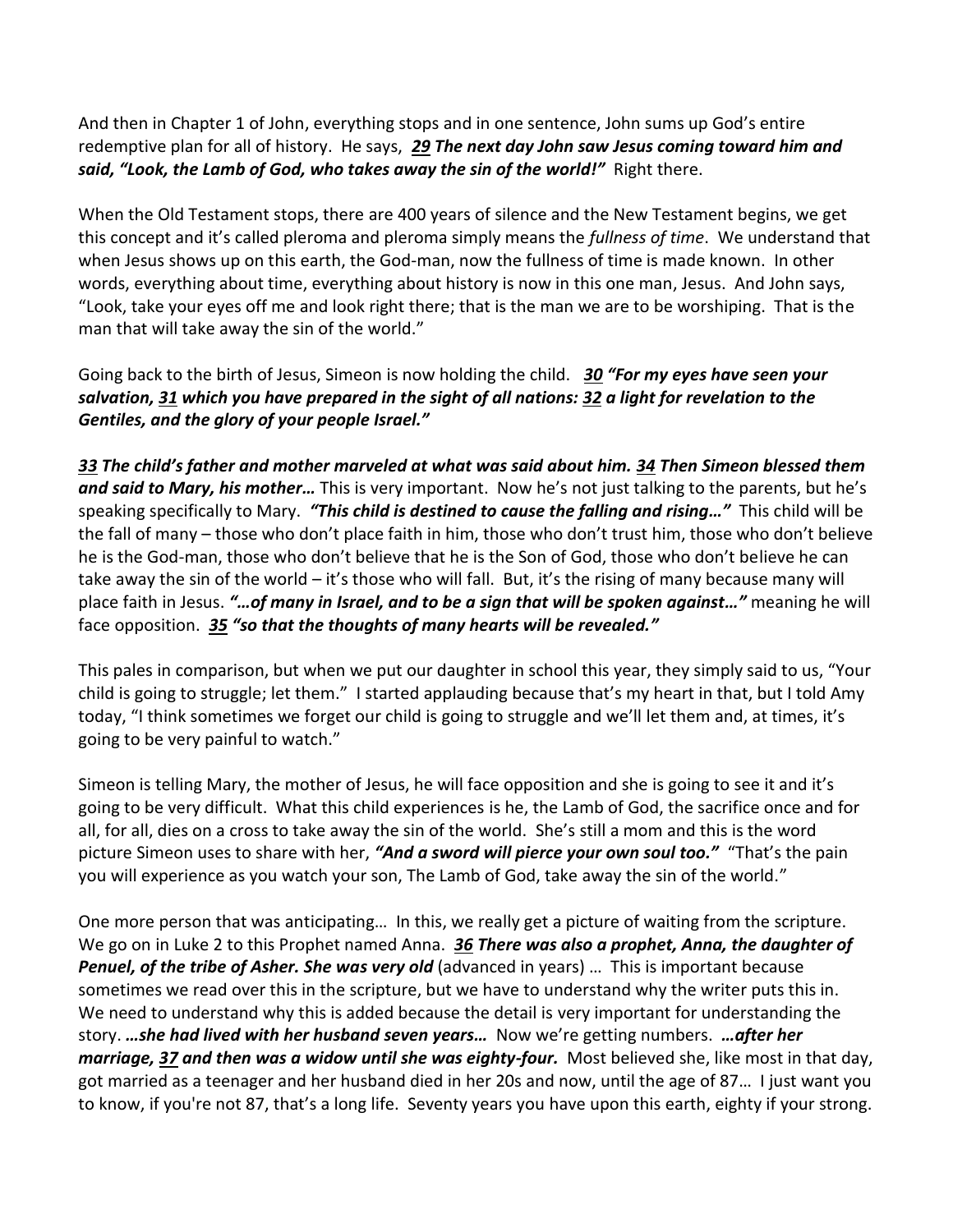This woman was waiting a long time. *She never left the temple but worshiped night and day, fasting and praying. [38](https://www.studylight.org/desk/?q=lu%202:38&t1=en_niv&sr=1) Coming up to them at that very moment…* Just put yourself in the story. The Christ Child is here, coming up to them at that very moment when he's being presented, being dedicated to the Lord, *…she gave thanks to God and spoke about the child to all who were looking forward to the redemption of Jerusalem.*

They waited for long periods of time. Again, if you're brand new to the faith, expectant waiting is part of what we do. As we wait, we don't give up. As we wait, we don't quit on God. As we wait, we trust, we hope, we obey, we are an expectant people who go, "This isn't turning out like I thought it would; I'm not where I thought I would be, but I will continue to place my hope in the Lord because he's got it." And it may mean waiting for a very long time.

I just want to turn you on to a Christmas devotion. I don't think it was intended to be a Christmas devotional, but it's one I very much enjoy. I've probably read it maybe half a dozen times over the last couple of years. It's by Pastor John Ortberg at Menlo Park Presbyterian Church in California. It's simply called *In Between Despair and Joy*. If you get a chance, Google this, download it. At your family table between now and Christmas, read it because as we talk the manger, we need to be talking about the cross and the tomb.

He talks about despair and joy and he says so much has been written and shared on the day Jesus died, Friday (despair). So much has been talked about and written on joy, Sunday, the day Jesus was resurrected from the dead. But, what we don't talk a lot about is Saturday. Saturday is the in between day. It's the day we don't like to talk about because it's a silent day. It's day we don't have a lot of information on; it's between despair and joy. It's a day of waiting. Can you imagine what the disciples talked about that day? After all they heard Jesus share, after walking with him, watching his life and hearing his words and his teachings, now their Savior is dead. Between despair and joy.

If I can go to the waiting room for just a second, I just want to share some of what Pastor John shares. He says, *This isn't Sunday. This isn't Friday. This is Saturday*. For many of you in here right now, this is Saturday, this is a silent period of time in your life of waiting. He says, *The day after this but the day before that. The day after a prayer gets prayed but there is no answer on the way. The day after a soul gets crushed way down, but there's no promise of ever getting up off the mat. It's a strange day, this inbetween day. In between despair and joy. In between confusion and clarity. In between bad news and good news. In between darkness and light. Saturday is the day your dream died. You wake up and you're still alive.* And you're trying to figure out why. You're trying to figure out what's the purpose? It's the day after a door closes and not only does the door close, it's slammed in your face and it's bolted and double bolted and you're just sitting there hearing all of the locks.

We love these memes and these Christian quotes. Don't allow Instagram to become your faith, can I just encourage you with that, please. We say a lot of bad things, sometimes, with good intentions. Has anybody ever told you, "When one door closes, another opens." You may be in a season right now where the door closed and the other door ain't open and you're in Saturday. You're between the two. Maybe you let that door close or maybe that door was slammed in your face, and now you wait.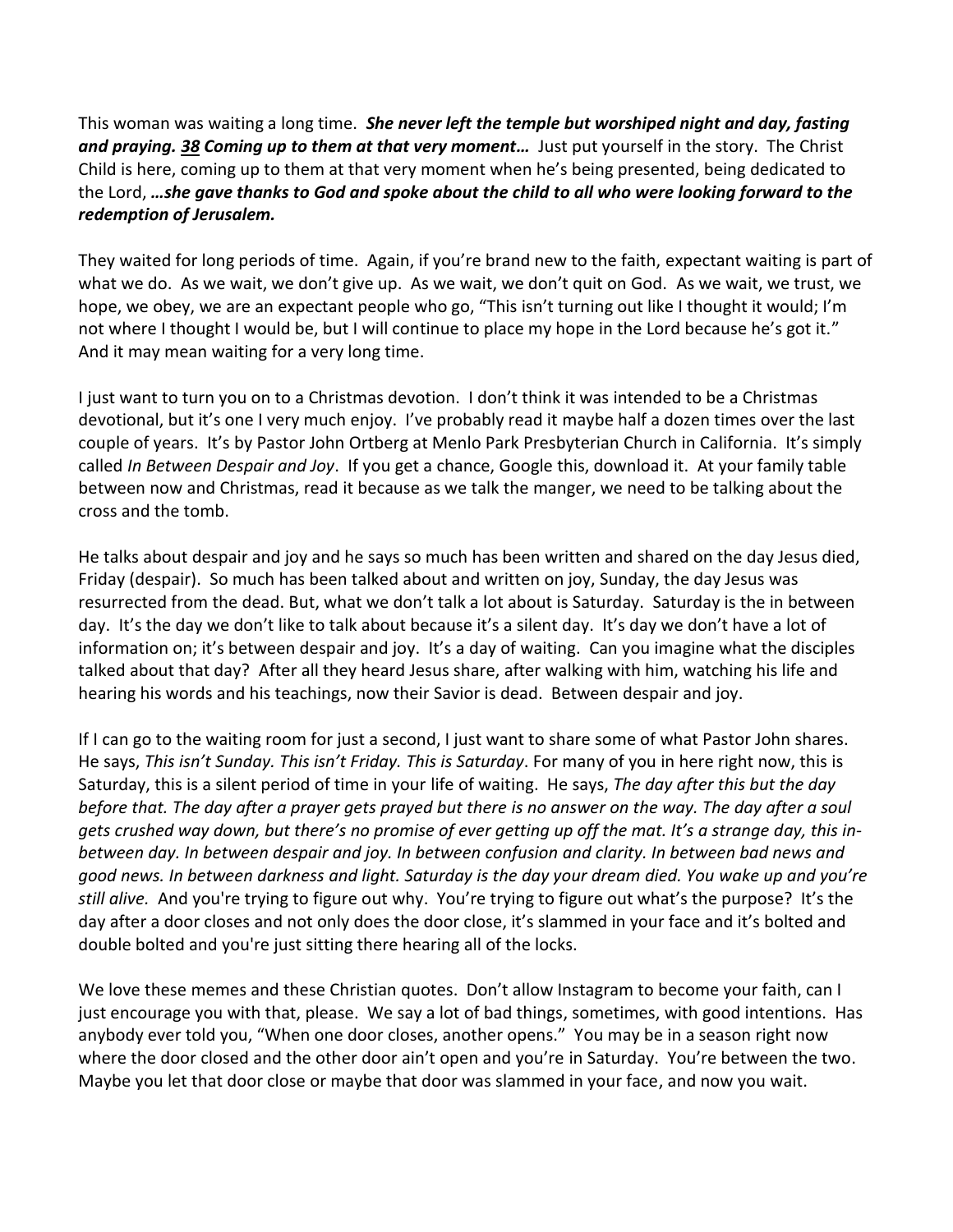You're like, "Yeah, but I've read the stuff on Facebook, it's bound to open. It should open the day after. I've given it days!" And you wait.

Your prayer becomes this, "Hear me, God, listen to me, respond to me, do something, say something, rescue me." And nothing. The longer you wait, the more emphatic the silence will become. Maybe you don't even have to download this; I'm pretty much sharing with you. *You lose a job. You lose a friend. You lose your health. You have a dream for your child. And on Friday, it dies. What do you do on Saturday?* 

*You can choose despair* or you can wait; you can wait with expectation, with a word we love to use called hope. You can remain hopeful. *Work with God even when He feels far away.* These are his words. Pastor John says that in that season of waiting, you have permission to do this: *Rest. Ask. Whine. Complain. Trust.* And even whine? What? We call them lament psalms. Out of all the psalms, the lament psalm that we have is the Saturday psalm. It's the silent psalm.

Here's what the psalmist is feeling: *God, I am hurting. The enemy is winning. God, for some reason, you don't seem to care.* I love when that psalm always comes back to a confession of trust that he is still God. *You are still God. You are still over all and in all and in you I will placed my trust, even when it's a silent Saturday and I don't know what to do or where to take this*.

Some of you, right now, are in a season of waiting and anticipating. We kind of get that; that's why we're celebrating Christmas, anticipating Christmas day, not Christmas Eve. Are we clear on this? We do the presents with a major celebration Christmas Morning.

We have something even more than that. As expectant people, we wait and long. That's what we love about singing the old hymns. Hymns had one eye here on earth and one eye fixed on heaven. Yes, we are here and we are living, but we want to be clear that we know where we will be one day. We long for that day and it's okay to long for that day. This is why I promise you that at your funeral… Here's my commitment to you. When you die and if you get buried here in this town, we will preach 1 Thessalonians 4 over you. It's the Apostle Paul telling the church of Thessalonica we don't want anybody to be ignorant about those who have fallen asleep because we believe those who have fallen asleep, which is a word picture for death… If you've fallen asleep in Christ, if you have placed faith in Jesus, we believe that you will return again with him one day.

Then he presents the gospel. We believe Jesus died and rose again, so we don't mourn like the rest of men. There are only two ways to mourn. The human condition is very simple. Everybody mourns, but there are two ways to mourn: you either mourn without hope or you mourn with hope. An expectant people who believe in Jesus Christ, the Son of Almighty God, we mourn with hope because we know we will see our lived ones again one day.

There are many of you in here that your waiting room is longing for that day, to see that loved one that you lost in Christ. But, boy do we meet this person all the time. **You're waiting and you started doubting**. You're questioning everything about the wait, but not just the wait, you're starting to question everything about God.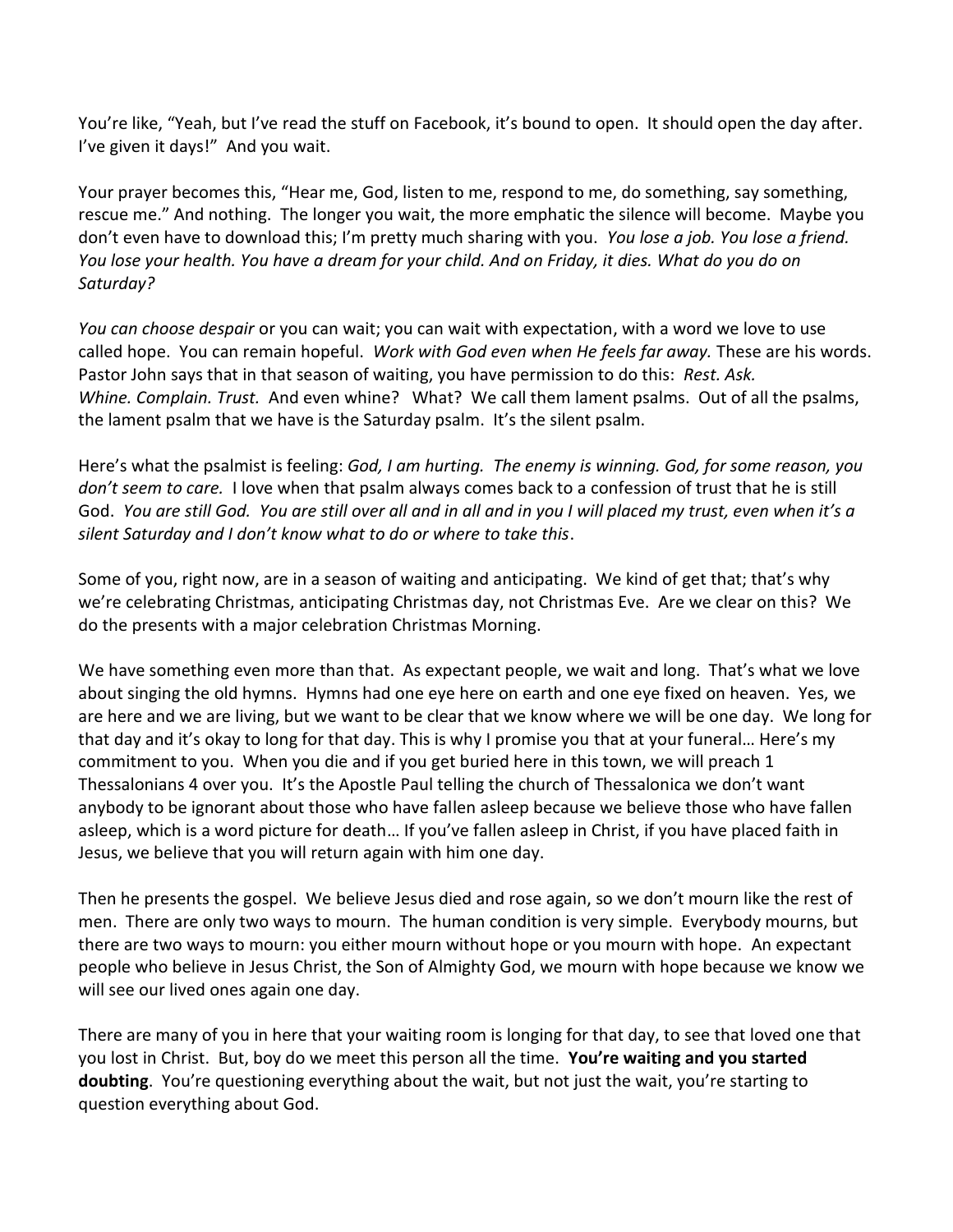One of the reasons Woodland Hills Family Church got started years and years ago was because we wanted to make sure we welcome those who are unchurched, those who are dechurched, those who are burned out by the church. We want to make sure we are always a welcoming place for that because some of you have found your way back to church. I say that very carefully. You found your way back to going to a church on Sunday, but you've not found your way back to the Lord. You may believe, but as a small child something happened to you throughout the course of your life. You feel God didn't show up so you started doubting. You gave up on God.

That would be the last one. **Waiting and giving up** altogether. What happened is you said, "You know I've seen it for them, but I've not seen it for me." You've started to believe, "He hasn't done this for me," and you've translated that into "He can't do this for me or he won't do this for me." We're a passionate church about helping people who are sitting in the waiting room, waiting on a spouse to return. We pray for the reconciliation of marriages around here all the time.

I told a friend of mine, after the first service, that I usually don't hand pick people to craft parts of the sermon around, but today I did and it was him. He said he kind of felt that. I said, "You may be at a place where you start giving up on a miracle for your marriage and the reconciliation of your marriage. There is nothing you can say to me right now that will cause me to give up on your marriage." That's when the reasons start coming, but I just want my friend to know this is a church that when you give up, we won't. This is a church when you lose hope…

This is what I love about the National Institute of Marriage. It's now called Focus on the Family Retreat Center, and the marriage intensive program has been renamed Hope Restored. I love that program because they have an 87% success rate with marriages that have divorced, separated, or filed the paperwork. Success is not a couple staying together; it's a couple staying together, reporting higher levels of marital satisfaction than they ever dreamed possible.

Do you know how it works? Every person that works there is a person of hope. Every person that works there is expectant upon the Lord. They don't look at people and go, "Oh boy, I've heard that." "Oh, no that will never happen because of you…" They don't focus on the people in the waiting room or in the intensive room; they focus upon the Lord, knowing he still does miracles. That's why they ask the question. You can't even come to a marriage intensive at Hope Restored until you answer the question: "Are you open to a miracle?" That's the only question you have to answer. Are you open to a miracle? If both and husband and wife say yes and they're not medicating with drugs or alcohol, they're invited to Branson.

I remember I talked to Dr. Bob Paul years ago, maybe four or five or six years ago. The program was really picking up steam. They had higher demand than they had the supply. They didn't have enough therapists to run all these couples through the intensive program.

I was with him on a trip and I said, "So tell me, how long do people have to wait for the marriage intensive?"

He goes, "We're up to close to nine months."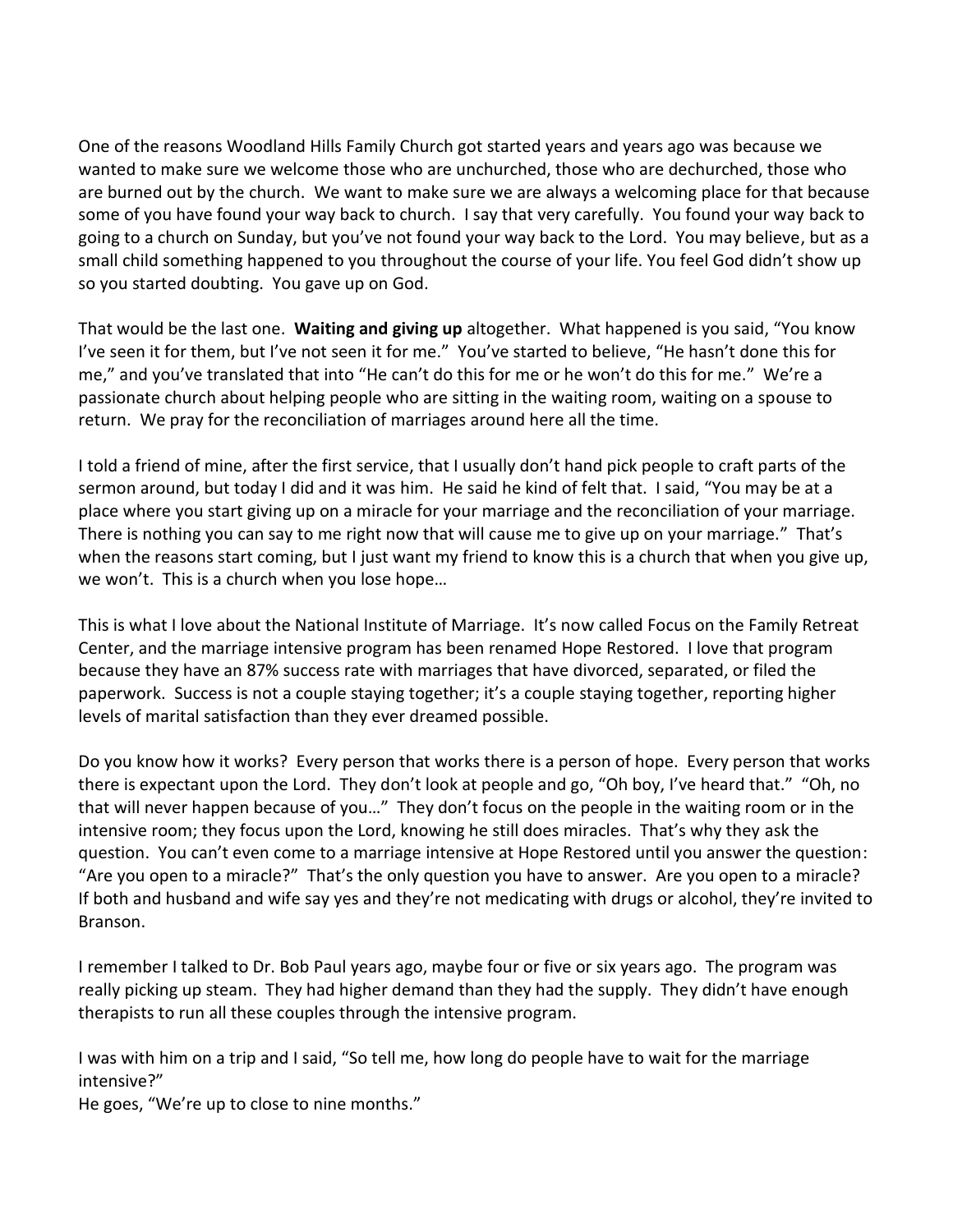I freaked out on him. I said, "Nine months! You guys call yourselves the emergency room for marriage. If I cut my arm off I have go to the emergency room and they tell me come back in a couple of months? No, I need it right now!"

He shared with me, "Do you know what we've noticed? Couples who wait…"

Because that's what we get. We get the phone call, "The marriage is falling apart. She left me today. Need the intensive tomorrow." We say, "You can wait." They say, "No, we need it right now." That's how we get. We're an impatient people, not an expectant people.

He said, "Ted, we see marriages change by the time they show up for the intensive." In some couples, they notice marked improvement because couples put something on the calendar. They didn't even know fully what was going to take place there. They just knew that was place where miracles happen. They knew that was a place were miracles happen so they put it on the calendar, committed to that, and stopped fighting. They wait and see what can happen.

Some of you have given up on that. You've waited so long. You've stopped doubting altogether and now you're giving up. "It's not going to happen for me." We are here to tell you the longer the wait the louder the silence, yes, we get that, but here's how faith works.

**Your faith is tested when God has you wait longer than you intended**. I want it now. I want to get through the red route, blue route, yellow route now. Get me through this. I can't believe I have to wait three lights, three lights! Normal people, normal towns don't have to wait…" Our time schedule in God has you wait. And it's hard because you're waiting in silence. It's as simple as this. **Don't give up on God as you wait on God**. Continue to be an expectant person.

G. K. Chesterton puts it this way. I think it's one of the greatest quotes on hope I've ever read. *Hope means hoping when things are hopeless, or it is no virtue at all... As long as matters are really hopeful, hope is mere flattery or platitude; it is only when everything is hopeless that hope begins to be a strength.*

If you're new to Woodland Hills, here's what we want you to know about your child, about your grandchild, about your husband, about your wife, about your family, as we talk about *Home for Christmas*, as we talk about maybe the empty seat at your table this year because you have a child that wants nothing to do with the family or an empty seat at your table this year because a spouse is no longer there or a daughter-in-law or a son-in-law or maybe a father-in-law or a mother-in-law and there's this empty space and you're thinking you're too far gone. We don't believe that here. We don't teach that here. Here's what we believe: **No person or situation is hopeless**.

A lot of you amened when I said Jesus breathes life into dead people and Jesus breathes life into dead families. You amened that; you were agreeing to this. No person or situation is hopeless. You can bring you all your reasons, but the problem we have in the waiting room is we sit there and we get all of our eyes fixed on everybody in the room, all of the waiting. We look at the situation, the circumstances, the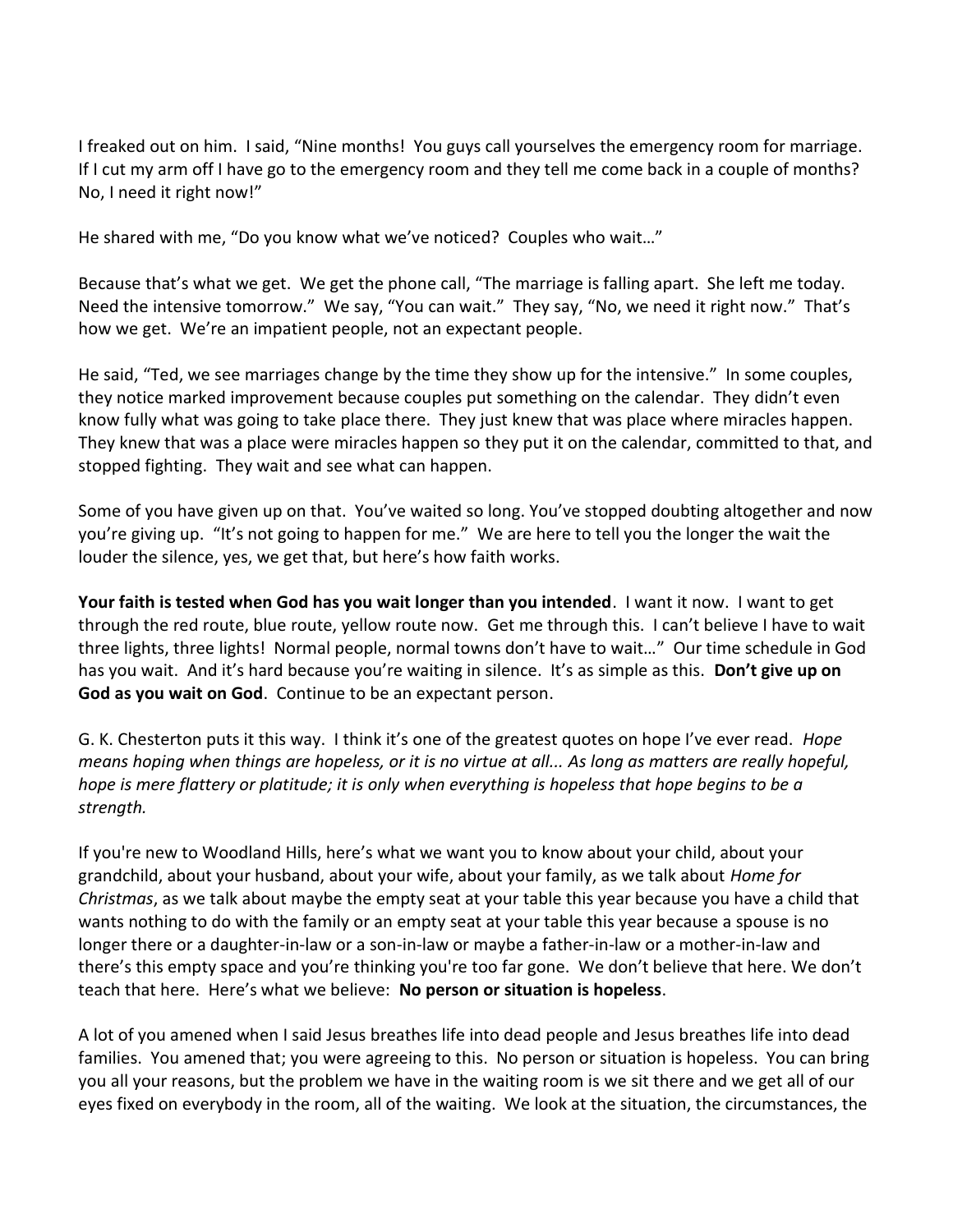people, and all our eyes are there, but if I could take you back to what John the Baptist said, "Behold the Lamb of God who takes away the sin of the world." In one sentence, it's all summed up for us. Take your eyes off the waiting room and the people that are in it and the places and the things and put them on… As you sit in the waiting room, you can sit there with your eyes on Jesus. We don't believe anything is hopeless.

Grandma, Grandpa, I know your thinking, *but we've prayed for this one*. I had somebody come tell me after the first service "Prayed for my brother to come to know the Lord for 30 years. And after praying for him for 30 years, one day, some guy shared something with him and he looked at him and said, 'You, know my sister's been trying to tell me that for years.' And at that moment, he became a born again follower of Jesus Christ."

I asked this lady, "Did you ever stop praying? Where there moments? "

She said, "I never stopped praying for my brother, but I did change the way I prayed. Instead of 'Lord, just give me wisdom,' at some point, I started praying 'Lord, will you send everyone across his path, in his way to just share you love with him? And one day, it was some simple statement that was said that took everything else, brought it into perspective." And about six years later, her brother went to be with the Lord.

Don't give up on the grandson. Don't give up on your granddaughter. Don't give up on your son. Don't give up on your daughter. Don't give up on your dad. Don't give up on your mom. No hopeless situation. Whatever your Christmastime involves, I want to encourage you… There will be a lot going on and fun stuff happening. Let this season begin and end and all throughout the year with eyes and thoughts fixed on Jesus, the Messiah, the one who still breathes life into the situations that seem hopeless, into the families that seem hopeless, into the children that seem hopeless. Stop giving up on people. Never bet against hope; it's a terrible bet. For some of you, that means waiting, waiting, waiting.

So, for some today, it's just shifting from this "I've waited days and weeks," to "Lord I'm willing to wait. I'm not going to quit on you while I wait. I'm not going to lose hope. I'm not going to doubt. I'm not going to give up. I'm going to keep going."

For some that have been waiting for years and years and years, you need that prayer of endurance. Keep going. Keep sharing. Keep preparing. Keep longing for. As we shared in the series of *The Creed*, he sits at the right hand of the Father Almighty from whence he shall come to judge the living and the dead. Until the Lord returns or we lay you into the arms of Jesus at your death, don't quit. Stay hopeful. Be an expectant follower of Jesus.

Father, it's in the name of Jesus that we thank you for this season of expectant waiting and preparation. In all of the different waiting rooms represented in here this morning, I pray for eyes and thoughts fixed on you, not on a 20-year behavior pattern in a spouse or ten years of bad decisions of a young person. They can get us thinking, *hopeless, never going to change, can't work here*. For the one who has stopped praying, I pray that it would be as simple today as them coming back and being expectant and